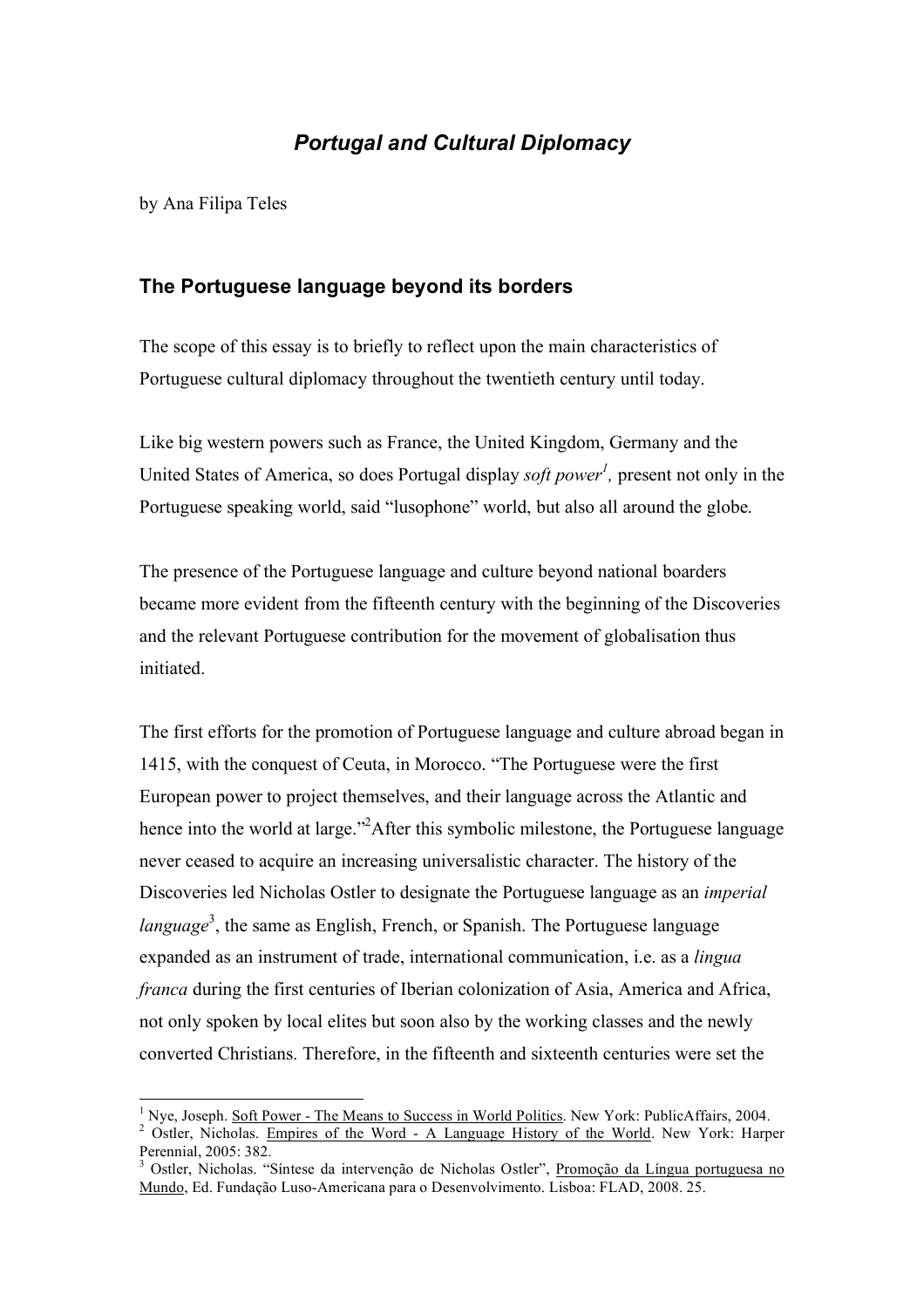foundations for the transeuropean expansion of Portuguese language and culture, which nowadays has become the sixth most spoken language in the world, with a community of 240 millions speakers<sup>4</sup>, spoken as an official language in 8 countries. "Ultimately, then, the growth of Portuguese to its present status […] owes almost everything to the economic development, and consequent population growth of Brazil over the past three hundred years, and very little to its spread form Portugal as a language for colonial administration, or as a *lingua franca* in Asia, both of which peaked over four hundred years ago." <sup>5</sup> The importance of Brazil in the promotion of the Portuguese language is evident even today, as most of the Portuguese native speakers are Brazilian and Brazil is an emergent BRIC power.

The countries that were under Portuguese colonial rule for five centuries, namely Angola, Brazil, Cape Verde, Guinea Bissau, Mozambique, Sao Tome and Prince and Portugal have signed the constitutional declaration of the Community of the Portuguese speaking countries (*Comunidade dos Países de Lingua Portuguesa* – CPLP), in July 1996, joined later by East Timor. The CPLP is an international organisation that aims to promote joint initiatives in order to foster social and economical development for the Portuguese speaking peoples, having Lusophonia as a common denominator. Although difficult to define, the concept of Lusophonia is the basis of CPLP, in a similar way to *Organisation International de la Francophonie* for French, and the *Commonwealth* for English.

The growing importance of the promotion of the Portuguese language taken on by the CPLP members, faced with the challenges of globalisation, led to the attempt of strengthening of Portuguese as a "global language" and implementation of common language policies during the last Conference of CPLP Heads of State and Government, that occurred in Lisbon in July 2008.

Since 2002 the defence of Portuguese language and different Portuguese speaking cultures is the main task of the International Institute of Portuguese language (*Instituto Internacional da Língua Portuguesa* – IILP), with headquarters in Cape

<sup>&</sup>lt;sup>4</sup> *Vide* http://diario.iol.pt/sociedade/lingua-portuguesa-portugues-ensino-governo-alunos/972503-4071 html

 $5$  Ostler, Nicholas. Empires of the Word - A Language History of the World. New York: Harper Perennial, 2005: 395.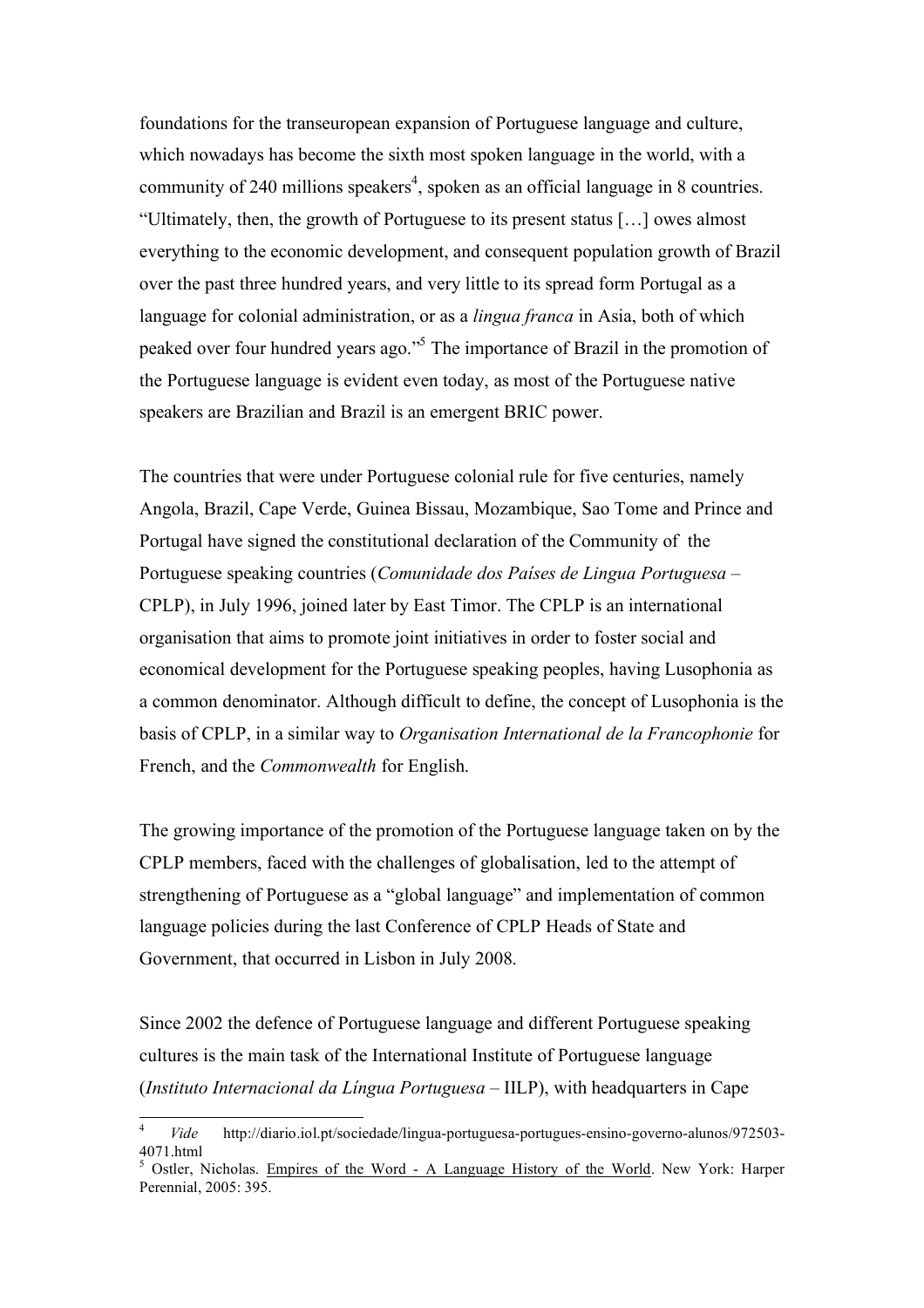Verde. Starting as an imperial language during the Portuguese colonial empire that only fell after the revolution of 1974, in Lisbon, in the  $21<sup>st</sup>$  century Portuguese is looking to become a language that is effectively shared by all peoples and societies that express themselves in Portuguese.

## **Portuguese public and cultural diplomacy in the 20<sup>th</sup> century**

Even though the roots of the promotion of Portuguese language and culture can be found in the expansion of the Portuguese people overseas, that began in the  $15<sup>th</sup>$ century and mainly in the  $16<sup>th</sup>$  century, this task was only fully undertaken by the Portuguese state in a structured way from the first decades of the  $20<sup>th</sup>$  century. Similar to France, that founded the Alliance Francaise in 1883, or the United Kingdom that created the British Council in 1934, Portugal founded the *Junta de Educação Nacional* in 1929, a service that ensured the presence of Portuguese lecturers in foreign universities. It is believed that this institution, after several changes and restructurings, became Instituto Camões. This Portuguese institute responsible for the promotion of Portuguese language and culture abroad, officially founded in 1992, has celebrated eighty years of existence in 2009.

The end of the totalitarian regime under Antonio de Oliveira Salazar that lasted from 1926 until 1974 has radically changed the way Portugal sees the importance of its public and cultural diplomacy. This transformation became more evident after joining the European Economic Community in 1986. Portugal finally opened itself to the world after decades of isolationist and colonialist politics.

It was mainly in the nineties that Portugal seriously started relevant projects that aimed to project a new image of the country abroad, such as Europalia in 1991, Lisbon European capital of culture in 1994, the presence of Portugal in the Frankfurt in 1997 and the World Exibition Expo 98, commemorating five hundred years of the arrival of Vasco da Gama, the famous Portuguese navigator, to India in 1498, having as its main theme the importance of the oceans as a global heritage for the future. This big event was particularly important for the international visibility of Portugal as a modern country open to the world. Expo 98 was followed other big events of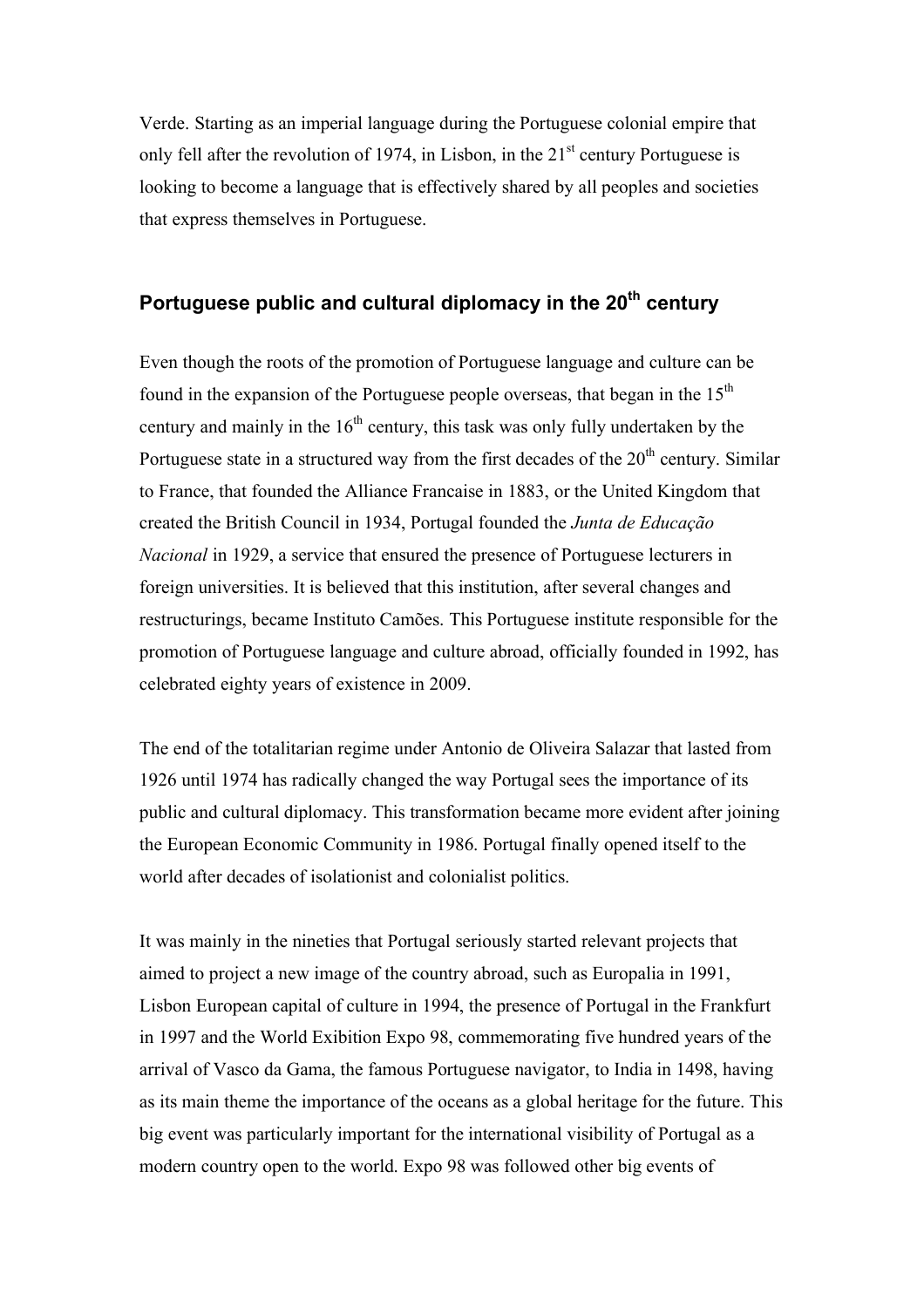Portuguese public diplomacy in the new millennium, namely Porto as the European capital of culture in 2001 and European football championship in 2004.

It was also during the nineties that Portugal invested in mass media communications on an international level. During the second government of Prime Minister Cavaco Silva mass media started to be considered an important strategic instrument to produce and broadcast national programs either to Portuguese communities living abroad or to the so called "PALOP" countries<sup>6</sup> as a way to straighten cooperation and emphasize the universalistic nature of Portuguese language and internationally project Lusophonia. Nowadays Portugal has several international television channels, such as RTP Internacional and RTP Africa and the radio channel RDP Africa. As instruments of public diplomacy these international channels are quite different from other international broadcasting services from other countries, such as BBC, *Voice of America* or *Deutsche Welle TV*, because they only broadcast in Portuguese, which makes it harder to reach non-Portuguese speaking audiences.

Also during the 1990s, similarly to French, British and German tradition of creating a net of high schools abroad, so did Portuguese government established Portuguese schools, insuring primary and secondary education according to the Portuguese school system, to local elites and Portuguese emigrants, in some countries that used be under Portuguese colonial rule until the 1970s. Presently about  $4500^7$  students attend these schools that are considered important instruments of Portuguese cooperation abroad, through which Portuguese culture is reaching out to younger generations as a way of using *soft power* to attract African and Asian elites. The first of these schools to be created in 1994 was the Portuguese School of Luanda Angola, followed by the Portuguese School of Macau in 1998 and after that the Portuguese School of Mozambique, in Maputo, in 1999. Finally after independence process of East Timor, the Portuguese School of Dili became functional in 2002.

 <sup>6</sup> PALOP is the acronym for *Países Africanos de língua oficial portuguesa*, i.e., African countries with

Portuguese official language. <sup>7</sup> *Vide* http://www.gepe.min-edu.pt/np4/np4/48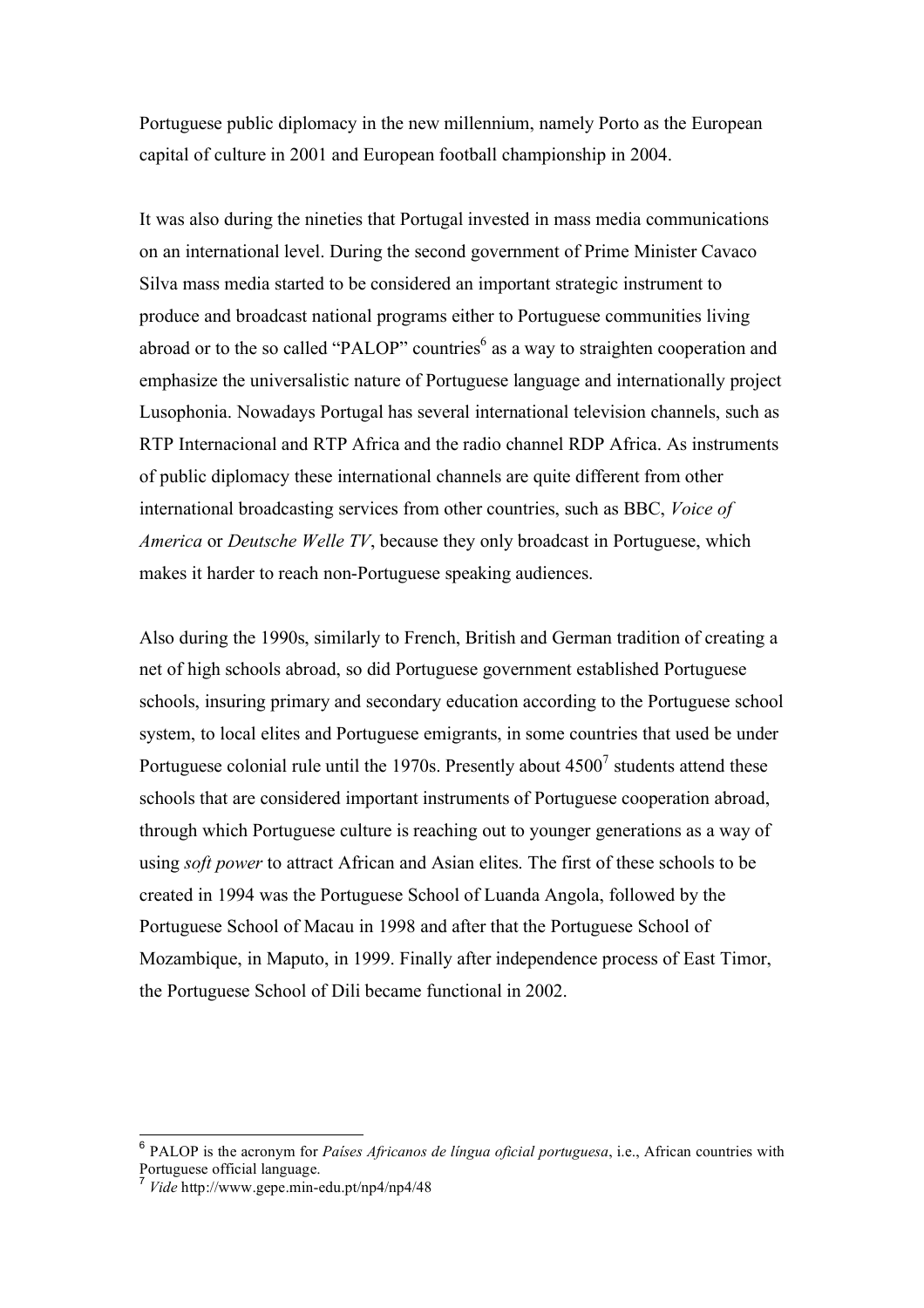# **The Instituto Camões as the main player for Portuguese cultural diplomacy**

There are different players on a national level that help to promote Portugal abroad through actions of public and cultural diplomacy. The main player for Portuguese cultural diplomacy, as a part of the Ministry of Foreign Affairs, alongside other organisms belonging to the public administration, is Instituto Camões, officially created in 1992, in order to foster the promotion of Portuguese language and culture in foreign higher education institutions and reinforce culture cooperation policies of countries belonging to the CPLP / Portuguese speaking countries community.

In 2009, Instituto Camões has a teaching network in four continents, in 66 countries and 274 universities. There are 54 Portuguese language centres and 425 Portuguese lecturers that not only teach Portuguese as a foreign or as a second language but also implement cultural projects to promote Portuguese contemporary culture. There are also projects for the continuous training of foreign teachers teaching Portuguese especially in Africa. Regarding Portuguese used as a language for work, communication, science, law, diplomacy, business and tourism, in 2008 Instituto Camões cooperated with 25 institutions namely in Algeria, Tunisia, Sao Tome e Principe, South Africa and Guinea Bissau, for example the African Bank for Development (BAD), the national parliaments of Dili, Bissau and Cape Town. Alongside this teaching network, Instituto Camões also grants a hundred scholarships to foreign student annually. Instituto Camões coordinates the cultural initiatives of Portuguese consulates and embassies through an annual plan of activities that reached about 900 projects in 2008. There are also 19 Portuguese Cultural Centres, three in Europe, namely in Paris, Luxembourg and Vigo; in Asia, in Beijing, New Deli, Tokyo, Bangkok; in Oceania, in Dili; and in Africa, in Luanda, Maputo and Beira, Praia and Mindelo, Sao Tome and the island of Principe, in Rabat and Casablanca and Bissau; finally, in America, in Brasilia. Since 1954, when the first cultural agreement was established with the United Kingdom, Portugal has signed 75 cultural agreements with foreign countries, mainly in Europe.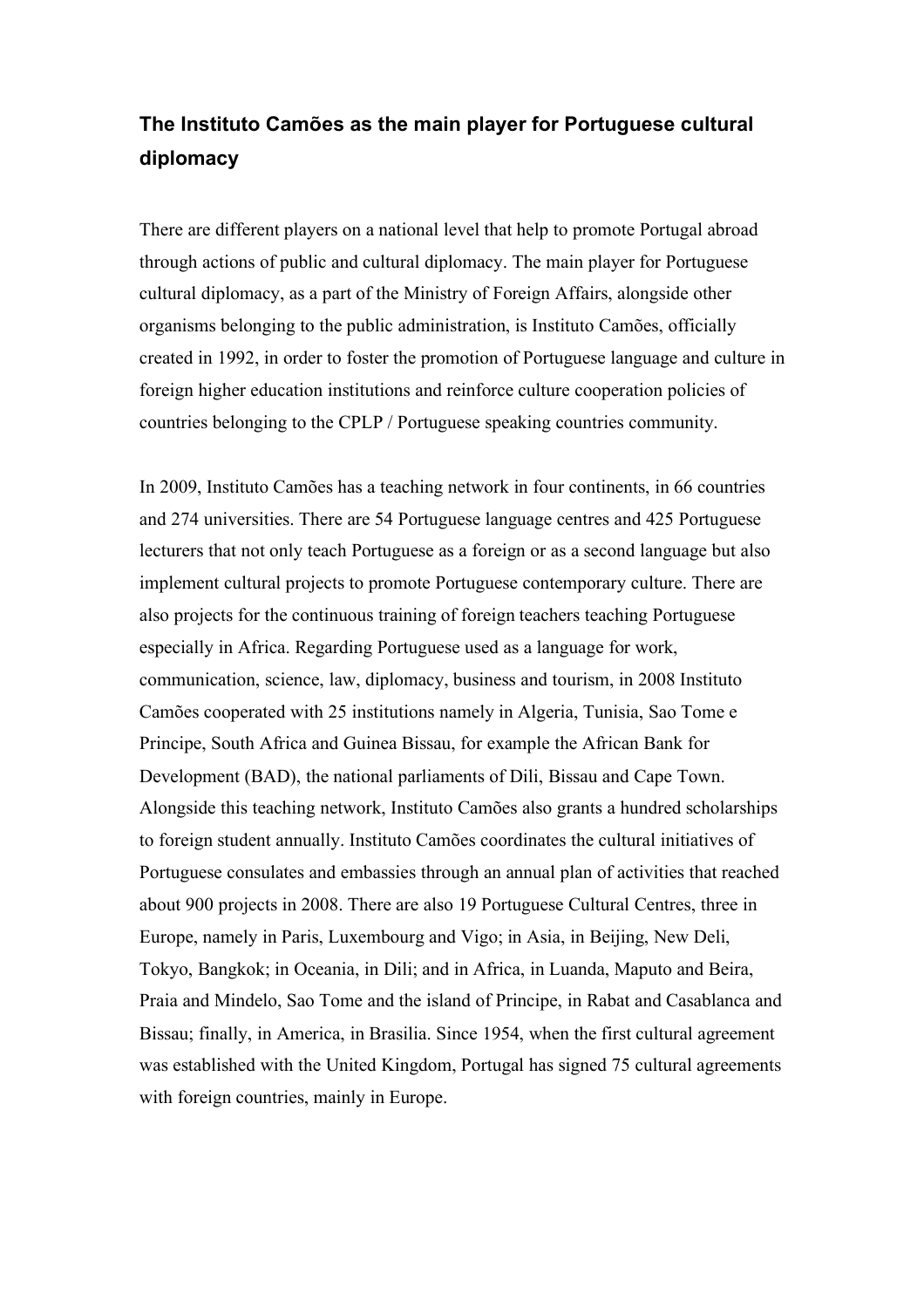Nowadays Instituto Camões is promoting training to translators and interpreters in international organisations where Portuguese is working language such as CEDEAO, in Nigeria; SADC, in Botswana; African Union in Ethiopia; and BAD, in Tunisia. In some of these international organisations the Portuguese government has established Portuguese language centres that offer Portuguese courses as a foreign language, promote cultural activities and include a library with Portuguese books and audiovisual equipments in a similar concept to the "American corner".

Currently Instituto Camões is implementing different strategies to improve networking with all foreign institutions that work towards the promotion of Portuguese language and culture abroad, to develop deeper relationships with CPLP countries, Iberian and American countries and North Atlantic Treat Organization (NATO) members, entering areas considered strategic to Portuguese interests such as the Maghreb and sub-Saharan Africa, (Association of South East Asian Nations) ASEAN, and Gulf countries. The main objectives are to increase the visibility of Portuguese language and culture and project a positive and modern image of Portugal, to defend multilingualism as part of the UE linguistic policies and to cooperate with similar cultural diplomacy institutions of other countries. Alongside these strategic orientations, Instituto Camões cooperates with the Ministry of Foreign Affairs in fostering European integration, reinforcing the Atlantic Alliance and promoting Lusophonia ties among the members of the CPLP.

### **Portuguese language - New challenges for the 21st century**

During the last decades there has been increasing interest and demand for the Portuguese language abroad and therefore there are new challenges being faced. According to the latest data there are 240 million Portuguese speakers in the world. Portuguese is the third European language and ranks sixth amongst the most spoken in the world, which makes it a strategic language for the European Union and the CPLP. With the demographic growth these values tend to increase, especially in Brazil, as mentioned previously.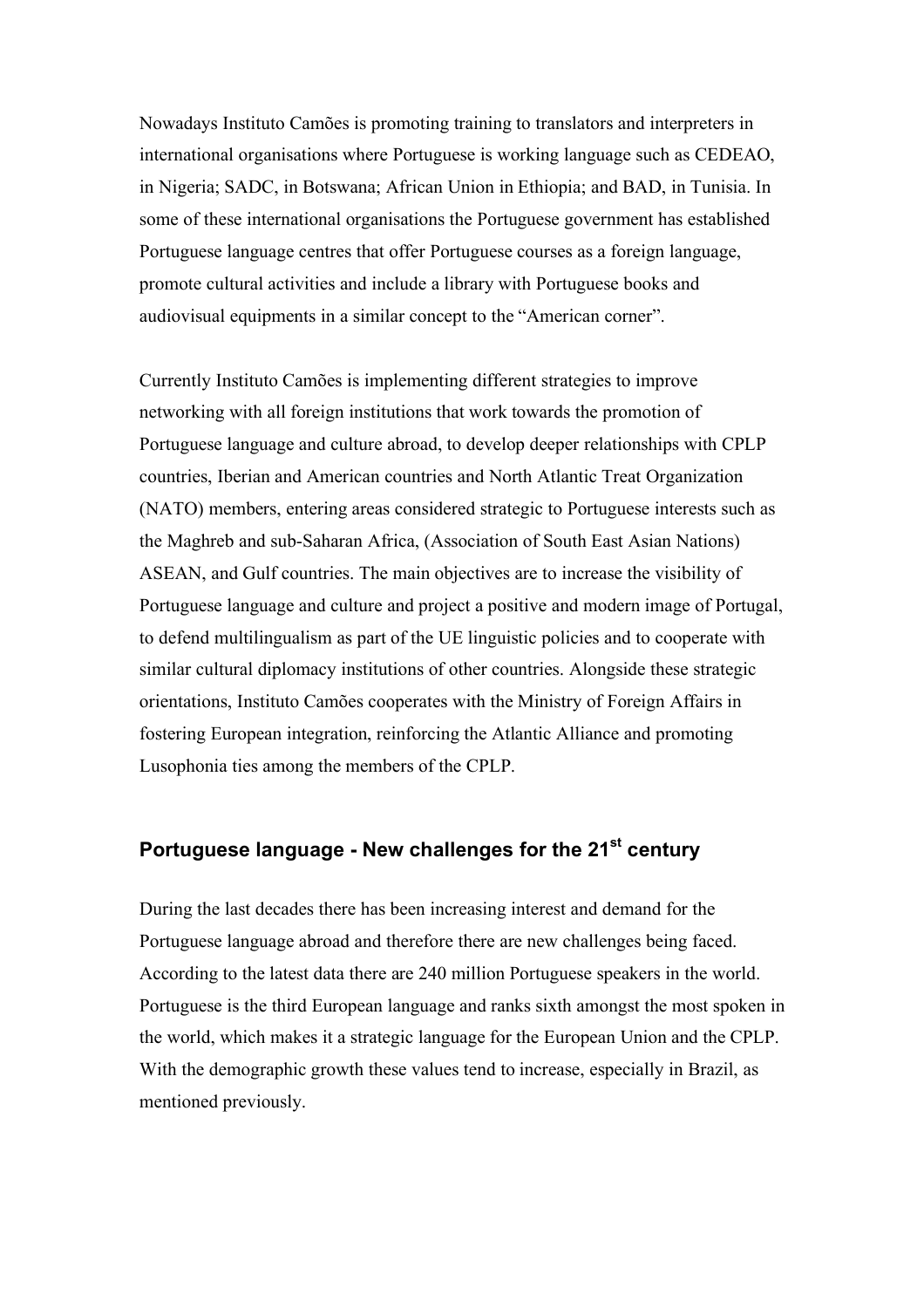The Portuguese government is well aware of the importance of a coherent and structured international promotion of the Portuguese language and the economic value that will thus derive, since according to a recent study it corresponds to 17% of the Gross National Product. The growing demand for Portuguese language, for instance in China, is mainly due to economic and business reasons related to emerging markets such as Brazil and Angola.

On a European level, Portugal takes part in organizations created to implement cultural and linguistic politics of the European Union, such as intercultural dialogue and multilingualism. Through the Instituto Camões, Portugal is one of the members of European Union National Institutes for Culture (EUNIC) and the European Federation of National Institutions for Language (EFNIL). The main objective of EUNIC and EFNIL is to improve the European identity, which is deeply linked to cultural and linguistic diversity, based on the principle "unity in diversity". Nowadays there are 31 EUNIC cluster all around the world. These clusters of European cultural institutions engage themselves in common cultural projects, contributing to an effective European integration on a cultural level.

### **Conclusions**

In 2009 Portugal celebrated 80 years of cultural diplomacy initiatives, 17 of which mark the foundation of Instituto Camões. Despite the obvious efforts to promote Portuguese culture and language abroad in strategic geopolitical areas, the Portuguese cultural policies are rather criticized by some intellectual and political sectors of Portuguese society, mainly due to the lack of visibility of many of these actions.

Like in the rest of the world, Portugal has also recognized the growing importance of cultural diplomacy and politicians in the media often mention this. Nevertheless, in Portugal the concepts of cultural and public diplomacy are still rather rhetorical, as the yearly budget given to Instituto Camões is less than 15 million euros, which makes it difficult for the Instituto to respond to the increased the demand for Portuguese culture and language.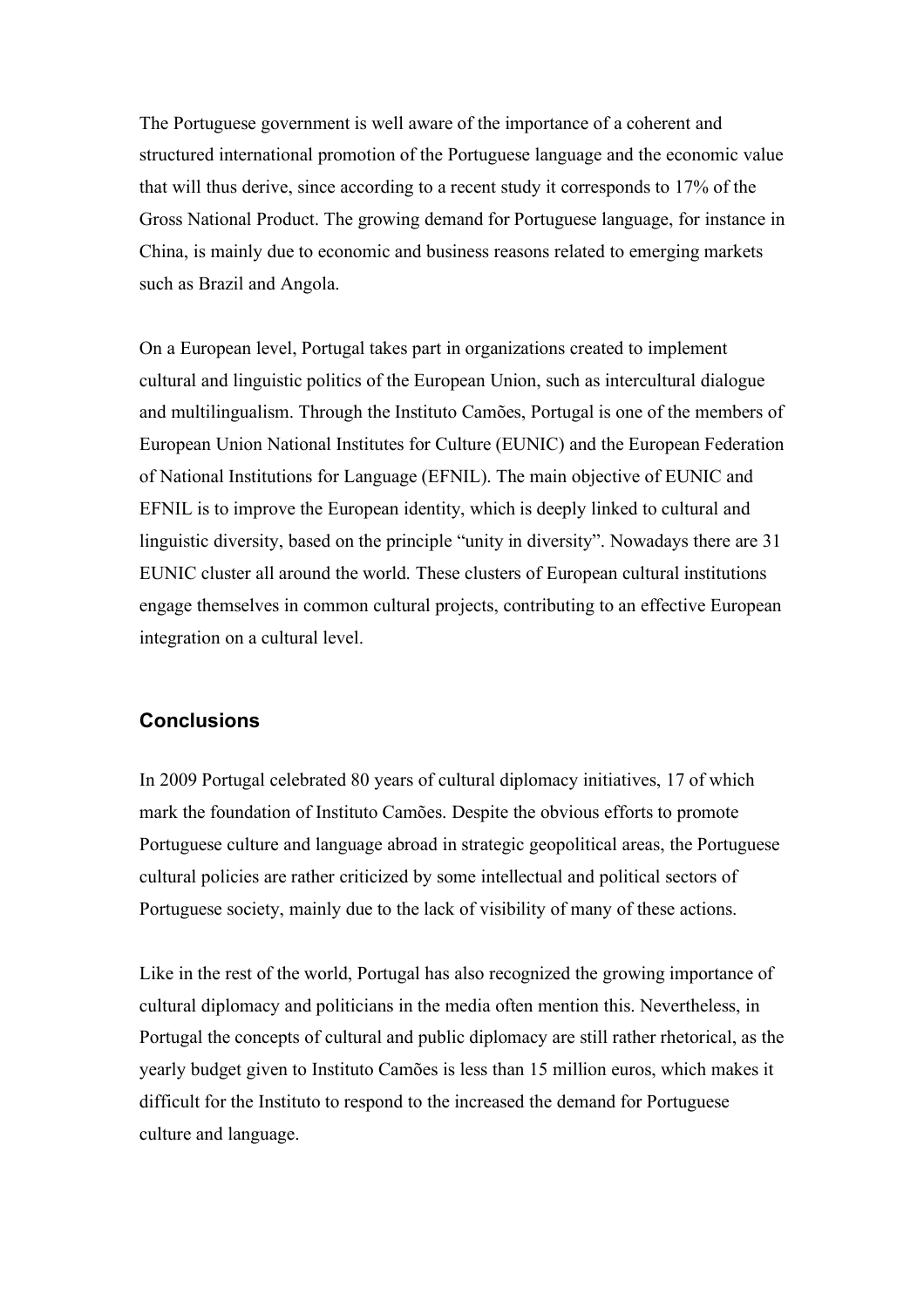In order to be able to face the ideological challenges of the  $21<sup>st</sup>$  century, a century when a war of ideas is being fought, Portugal will have develop coherent strategies of cultural diplomacy, following the successful examples and best practises of other nations, such as the United States during the cold war, or France and Germany.

It is crucial to launch a debate about the *national interest* and the *national role* of Portugal in this new century. With the aim of improving cooperation between all the Portuguese governmental players that interact to promote Portuguese cultural and diplomacy abroad, besides Instituto Camões, and the private sector, the concept of the Portuguese *national brand* should also be clearly defined.

Finally, with the purpose of actually contributing for peace and understanding amongst different peoples and countries, as the basic ideal of cultural diplomacy, and not just economic interests, it would be important if Portuguese cultural diplomacy would rely more on the concepts of reciprocity and mutuality that are somehow still lacking in the Portuguese strategies.

The main obstacle that cultural diplomacy faces is the incapacity to forecast in advance what results will be achieved and when. Promoting cultural diplomacy is based in the faith that someday the investment will bring good results<sup>8</sup>. As Cynthia Schneider defends "soft power requires hard dollars"<sup>9</sup>. Therefore it is necessary to invest means and financial resources, if Portugal seriously intends to put into action a integrated plan of cultural diplomacy.

As long as Portugal's cultural diplomacy methods remain largely rhetorical its results will be below what could be achieved considering the high potential and the universalistic character of Portuguese language and culture.

<sup>&</sup>lt;sup>8</sup> Cummings, Milton, "Cultural Diplomacy and the United States Government: a Survey", Washington,  $D.C.,$  Center for Arts and Culture, 2003, page 14.

Schneider, Cynthia P., "Culture Communicates: US Diplomacy That Works", The New Public Diplomacy – Soft Power in International Relations, Ed. Jan Melissen. Hampshire: Palgrave Macmillan, 2007. page 163.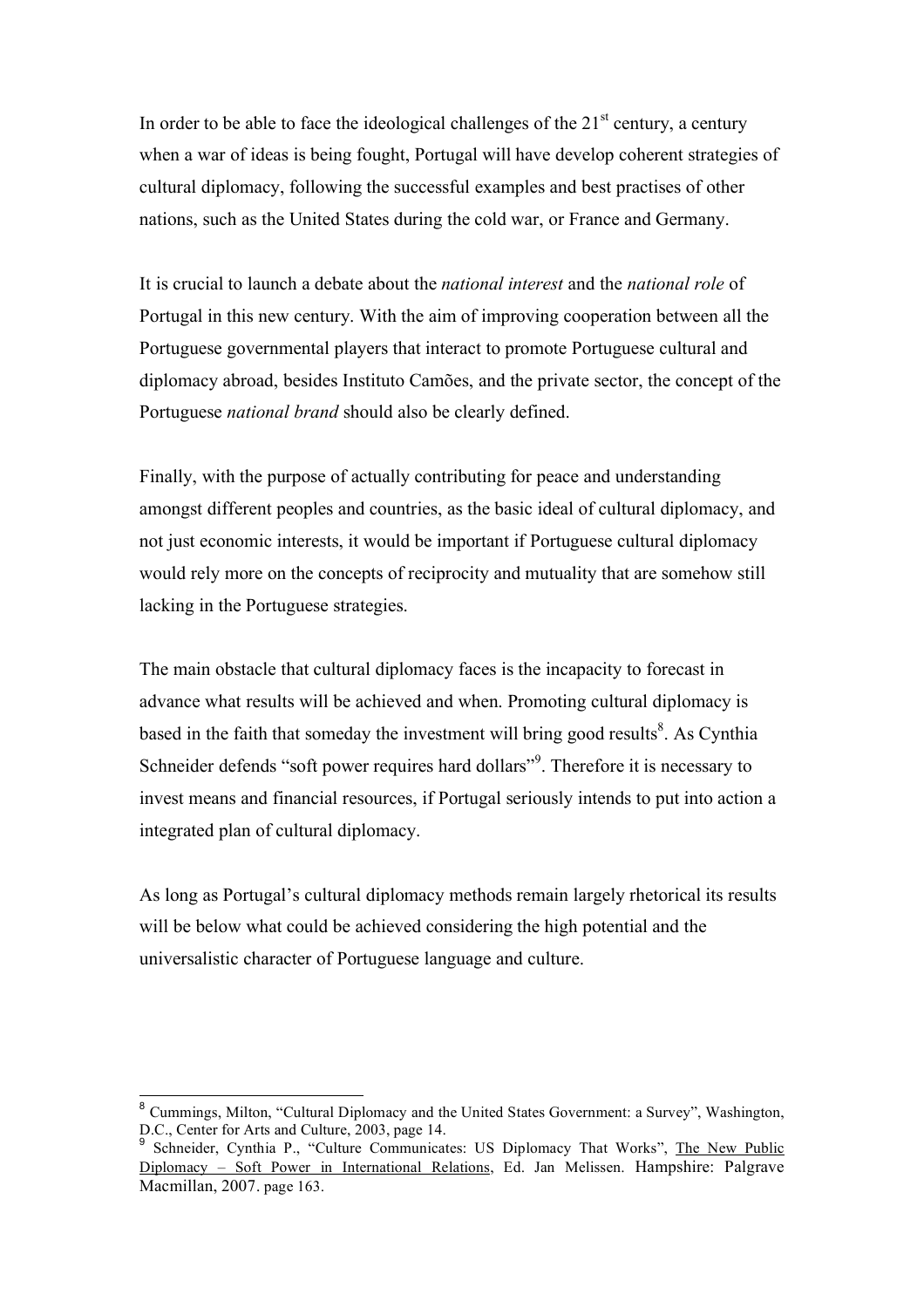#### **Sources**

Bound, Kirsten *et al.* Culture is a central component of international relations. It´s time to unlock its full potential…. London: Demos, 2007.

Cummings Jr., Milton C.. "Cultural Diplomacy and the United States Government: a Survey", Washington, D.C.,Center for Arts and Culture, 2003.

Dollot, Louis, Les Relations Culturelles Internationales. Paris: Presses Universitaires de France, 1968.

Guedes, Armando Marques. "A Diplomacia Cultural e a Diplomacia: a política portuguesa de criação de Leitorados de Língua e Cultura." Estudos Orientais 6, Ed. Instituto Oriental, Lisbon: FCSH-UNL, 1997.

Guedes, Armando Marques. "Continuidades e Transformações na Política Cultural Internacional do Estado, 1974-1999", 1999, FDUNL, 1999, <http://www.estig.ipbeja.pt> Huntington, Samuel P.. The Clash of Civilization and the Remaking of World Order. London: Simon & Schuster, 2002.

Melissen, Jan (ed.). The New Public Diplomacy - Soft Power in International Relations. Hampshire: Palgrave Macmillan, 2007.

Moreira, Adriano. "A Diplomacia Portuguesa", Revista Negócios Estrangeiros, Feb. 2007. Moreira, Adriano. "O Poder Cultural", Nação e Defesa, , April-June 1981.

NYE JR., Joseph S.. *Soft Power - The Means to Success in World Politics*, Nova Iorque, PublicAffairs, 2004.

Ostler, Nicholas. Empires of the Word - A Language History of the World. New York: Harper Perennial, 2005.

Ostler, Nicholas. "Síntese da intervenção de Nicholas Ostler", Promoção da Língua Portuguesa no Mundo, Ed. Fundação Luso-Americana para o Desenvolvimento. Lisbon: FLAD, 2008.

#### **Internet sites**

www.cplp.org www.eurocid.pt www.ihc.fcsh.unl.pt www.ipad.pt www.iilp-cplp.cv www.instituto-camoes.pt www.ipor.org.pt